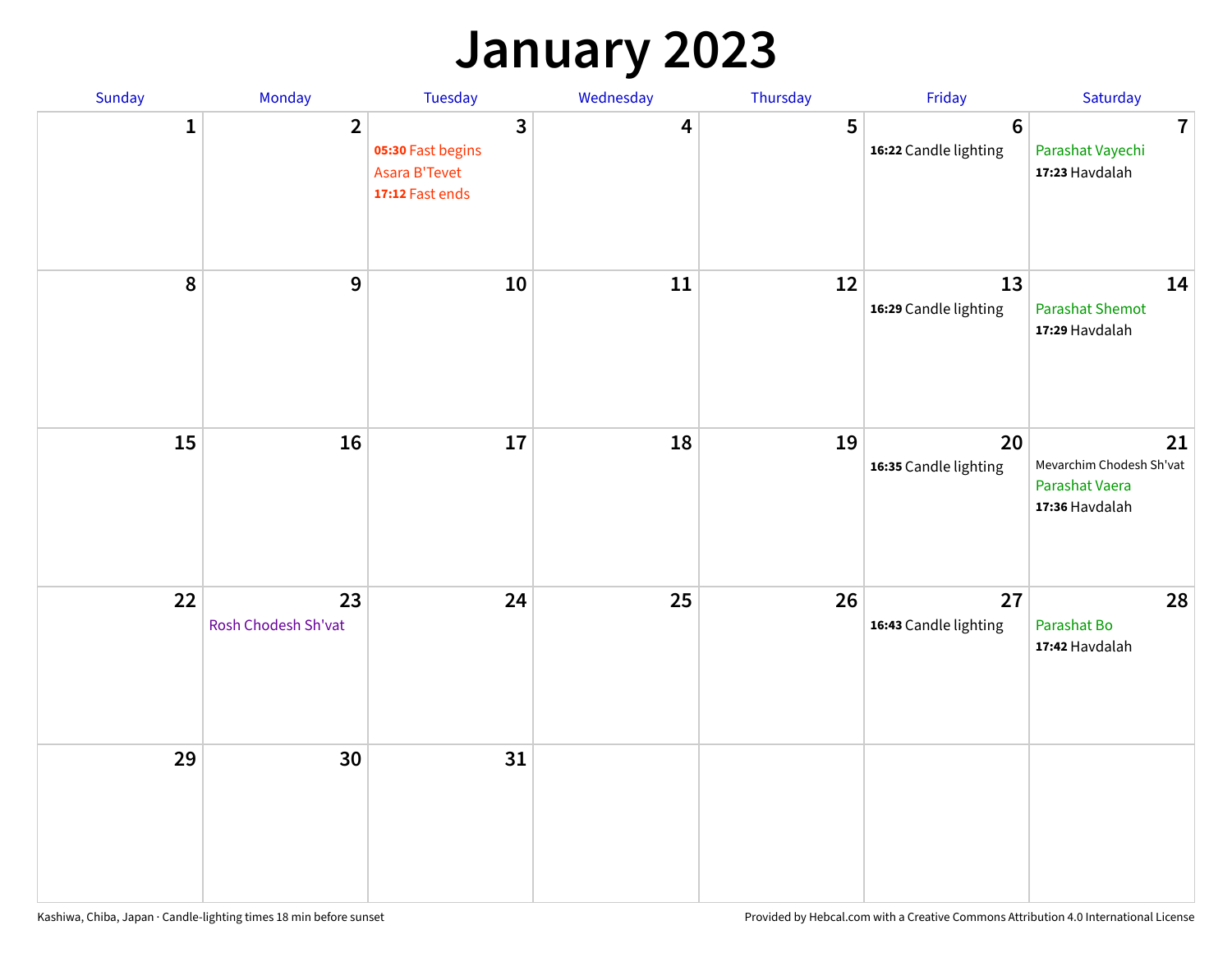# **February 2023**

| Sunday | Monday                        | Tuesday                 | Wednesday               | Thursday       | Friday                                  | Saturday                                                                                        |
|--------|-------------------------------|-------------------------|-------------------------|----------------|-----------------------------------------|-------------------------------------------------------------------------------------------------|
|        |                               |                         | 1                       | $\overline{2}$ | $\overline{3}$<br>16:50 Candle lighting | $\overline{\mathbf{4}}$<br><b>Shabbat Shirah</b><br>Parashat Beshalach<br>17:49 Havdalah        |
| 5      | $6\phantom{1}6$<br>Tu BiShvat | $\overline{7}$          | 8                       | 9              | 10<br>16:57 Candle lighting             | 11<br>Parashat Yitro<br>17:56 Havdalah                                                          |
| 12     | 13                            | 14                      | 15                      | 16             | 17<br>17:04 Candle lighting             | 18<br><b>Shabbat Shekalim</b><br>Mevarchim Chodesh Adar<br>Parashat Mishpatim<br>18:03 Havdalah |
| 19     | 20                            | 21<br>Rosh Chodesh Adar | 22<br>Rosh Chodesh Adar | 23             | 24<br>17:11 Candle lighting             | 25<br>Parashat Terumah<br>18:09 Havdalah                                                        |
| 26     | 27                            | 28                      |                         |                |                                         |                                                                                                 |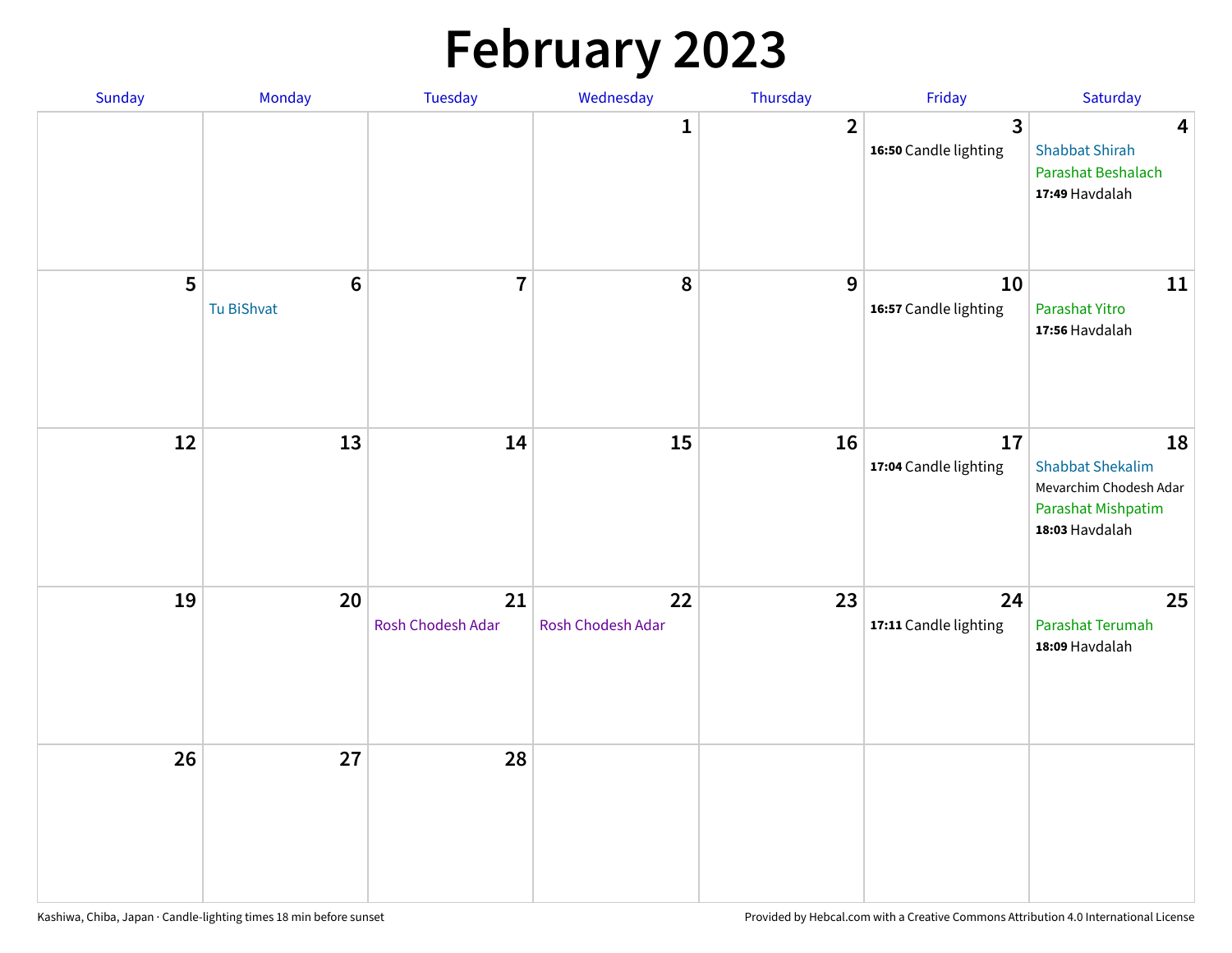### **March 2023**

| Sunday | Monday                                                                                                | Tuesday                 | Wednesday                 | Thursday                 | Friday                      | Saturday                                                                                                 |
|--------|-------------------------------------------------------------------------------------------------------|-------------------------|---------------------------|--------------------------|-----------------------------|----------------------------------------------------------------------------------------------------------|
|        |                                                                                                       |                         | 1                         | $\overline{2}$           | 3<br>17:18 Candle lighting  | $\overline{\mathbf{4}}$<br><b>Shabbat Zachor</b><br>Parashat Tetzaveh<br>18:15 Havdalah                  |
| 5      | $6\phantom{1}6$<br>04:50 Fast begins<br><b>Ta'anit Esther</b><br>18:10 Fast ends<br><b>Erev Purim</b> | $\overline{7}$<br>Purim | 8<br><b>Shushan Purim</b> | 9                        | 10<br>17:24 Candle lighting | 11<br><b>Shabbat Parah</b><br>Parashat Ki Tisa<br>18:21 Havdalah                                         |
| 12     | 13                                                                                                    | 14                      | 15                        | 16                       | 17<br>17:30 Candle lighting | 18<br><b>Shabbat HaChodesh</b><br>Mevarchim Chodesh Nisan<br>Parashat Vayakhel-Pekudei<br>18:27 Havdalah |
| 19     | 20                                                                                                    | 21                      | 22                        | 23<br>Rosh Chodesh Nisan | 24<br>17:36 Candle lighting | 25<br>Parashat Vayikra<br>18:33 Havdalah                                                                 |
| 26     | 27                                                                                                    | 28                      | 29                        | 30                       | 31<br>17:42 Candle lighting |                                                                                                          |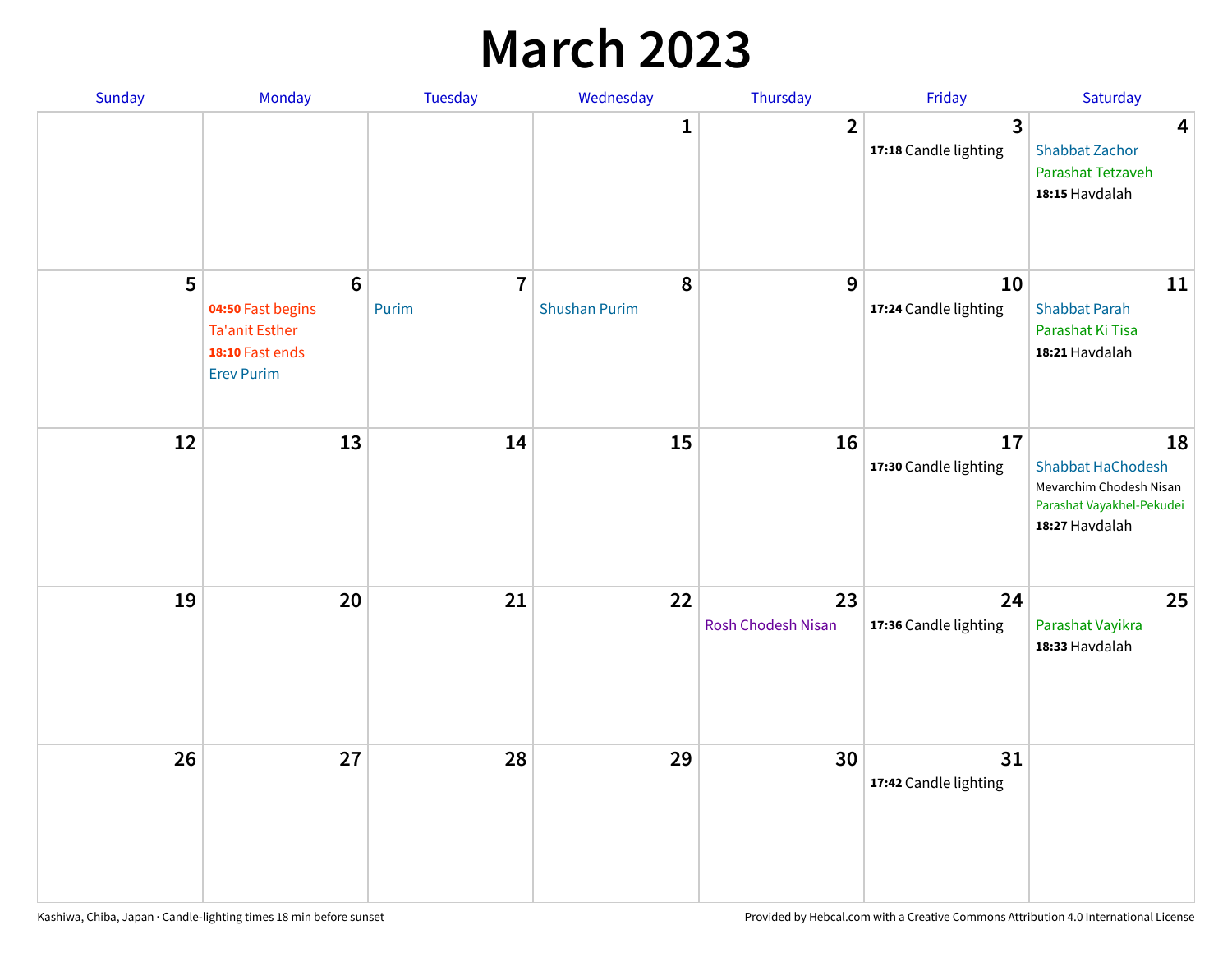## **April 2023**

| Sunday                | Monday                | <b>Tuesday</b>                                  | Wednesday                                                                                   | Thursday                                   | Friday                                            | Saturday                                                                                         |
|-----------------------|-----------------------|-------------------------------------------------|---------------------------------------------------------------------------------------------|--------------------------------------------|---------------------------------------------------|--------------------------------------------------------------------------------------------------|
|                       |                       |                                                 |                                                                                             |                                            |                                                   | $\mathbf{1}$<br><b>Shabbat HaGadol</b><br>Yom HaAliyah<br><b>Parashat Tzav</b><br>18:40 Havdalah |
| $\overline{2}$        | 3                     | 4                                               | 5                                                                                           | 6                                          | $\overline{7}$                                    | 8                                                                                                |
|                       |                       |                                                 | 04:05 Fast begins<br><b>Ta'anit Bechorot</b><br><b>Erev Pesach</b><br>17:46 Candle lighting | <b>Pesach I</b><br>18:44 Candle lighting   | <b>Pesach II</b><br>17:48 Candle lighting         | Pesach III (CH"M)<br>18:46 Havdalah                                                              |
| 9<br>Pesach IV (CH"M) | 10<br>Pesach V (CH"M) | 11<br>Pesach VI (CH"M)<br>17:51 Candle lighting | 12<br><b>Pesach VII</b><br>18:49 Candle lighting                                            | 13<br><b>Pesach VIII</b><br>18:50 Havdalah | 14<br>17:54 Candle lighting                       | 15<br>Mevarchim Chodesh Iyyar<br>Parashat Shmini<br>18:52 Havdalah                               |
| 16                    | 17                    | 18<br>Yom HaShoah                               | 19                                                                                          | 20                                         | 21<br>Rosh Chodesh Iyyar<br>17:59 Candle lighting | 22<br>Rosh Chodesh Iyyar<br>Parashat Tazria-Metzora<br>18:59 Havdalah                            |
| 23                    | 24                    | 25<br>Yom HaZikaron                             | 26<br>Yom HaAtzma'ut                                                                        | 27                                         | 28<br>18:05 Candle lighting                       | 29<br>Parashat Achrei Mot-Kedoshim<br>19:05 Havdalah                                             |
| 30                    |                       |                                                 |                                                                                             |                                            |                                                   |                                                                                                  |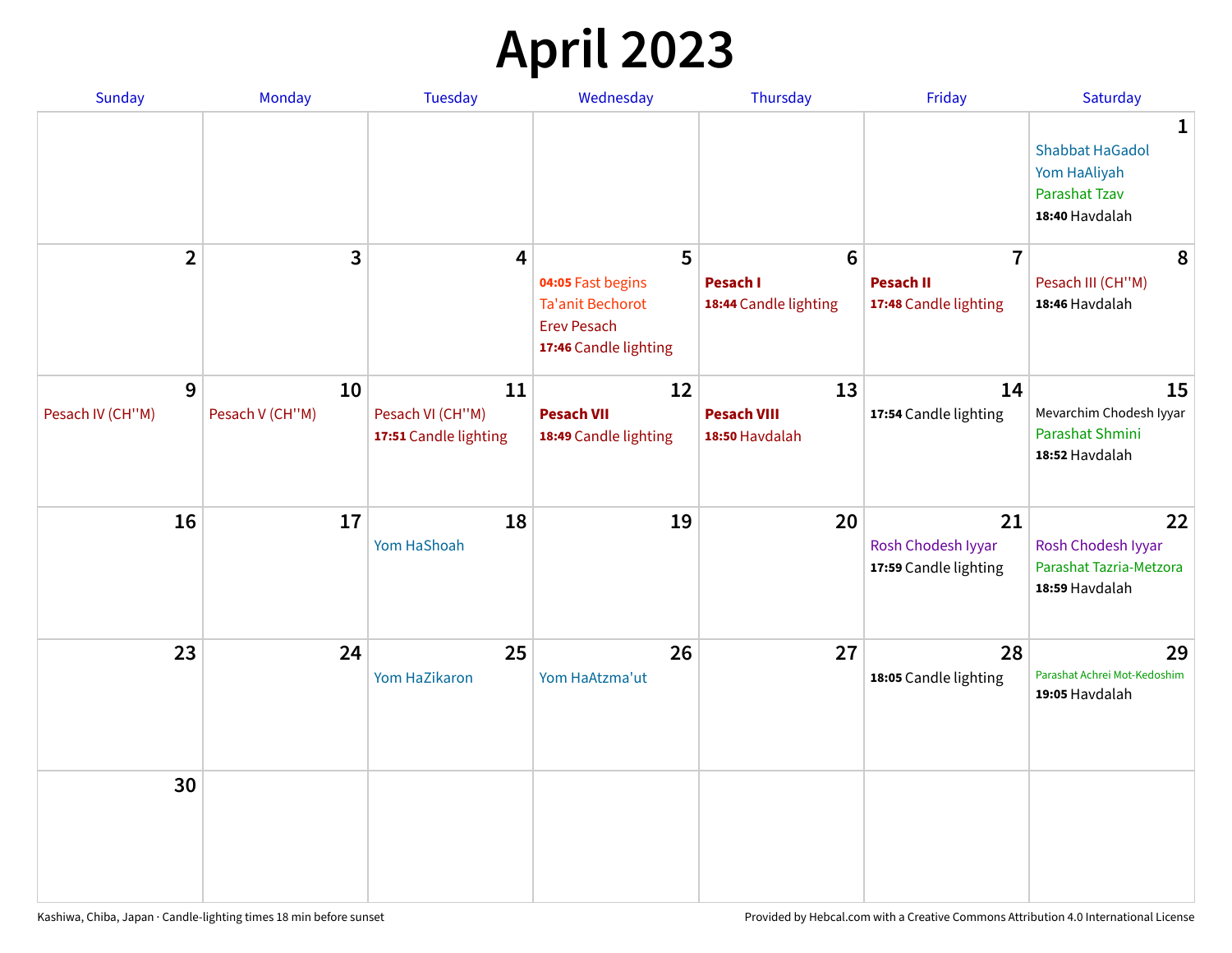#### **May 2023**

| Sunday                   | Monday       | Tuesday                        | Wednesday | Thursday                                           | Friday                                            | Saturday                                                             |
|--------------------------|--------------|--------------------------------|-----------|----------------------------------------------------|---------------------------------------------------|----------------------------------------------------------------------|
|                          | $\mathbf{1}$ | $\overline{\mathbf{2}}$        | 3         | $\overline{\mathbf{4}}$                            | 5<br><b>Pesach Sheni</b><br>18:11 Candle lighting | $\boldsymbol{6}$<br><b>Parashat Emor</b><br>19:12 Havdalah           |
| $\overline{7}$           | $\pmb{8}$    | $\boldsymbol{9}$<br>Lag BaOmer | 10        | 11                                                 | 12<br>18:17 Candle lighting                       | 13<br>Parashat Behar-Bechukotai<br>19:19 Havdalah                    |
| 14                       | 15           | 16                             | 17        | 18                                                 | 19<br>Yom Yerushalayim<br>18:23 Candle lighting   | 20<br>Mevarchim Chodesh Sivan<br>Parashat Bamidbar<br>19:25 Havdalah |
| 21<br>Rosh Chodesh Sivan | 22           | 23                             | 24        | 25<br><b>Erev Shavuot</b><br>18:27 Candle lighting | 26<br><b>Shavuot I</b><br>18:28 Candle lighting   | 27<br><b>Shavuot II</b><br>19:31 Havdalah                            |
| 28                       | 29           | 30                             | 31        |                                                    |                                                   |                                                                      |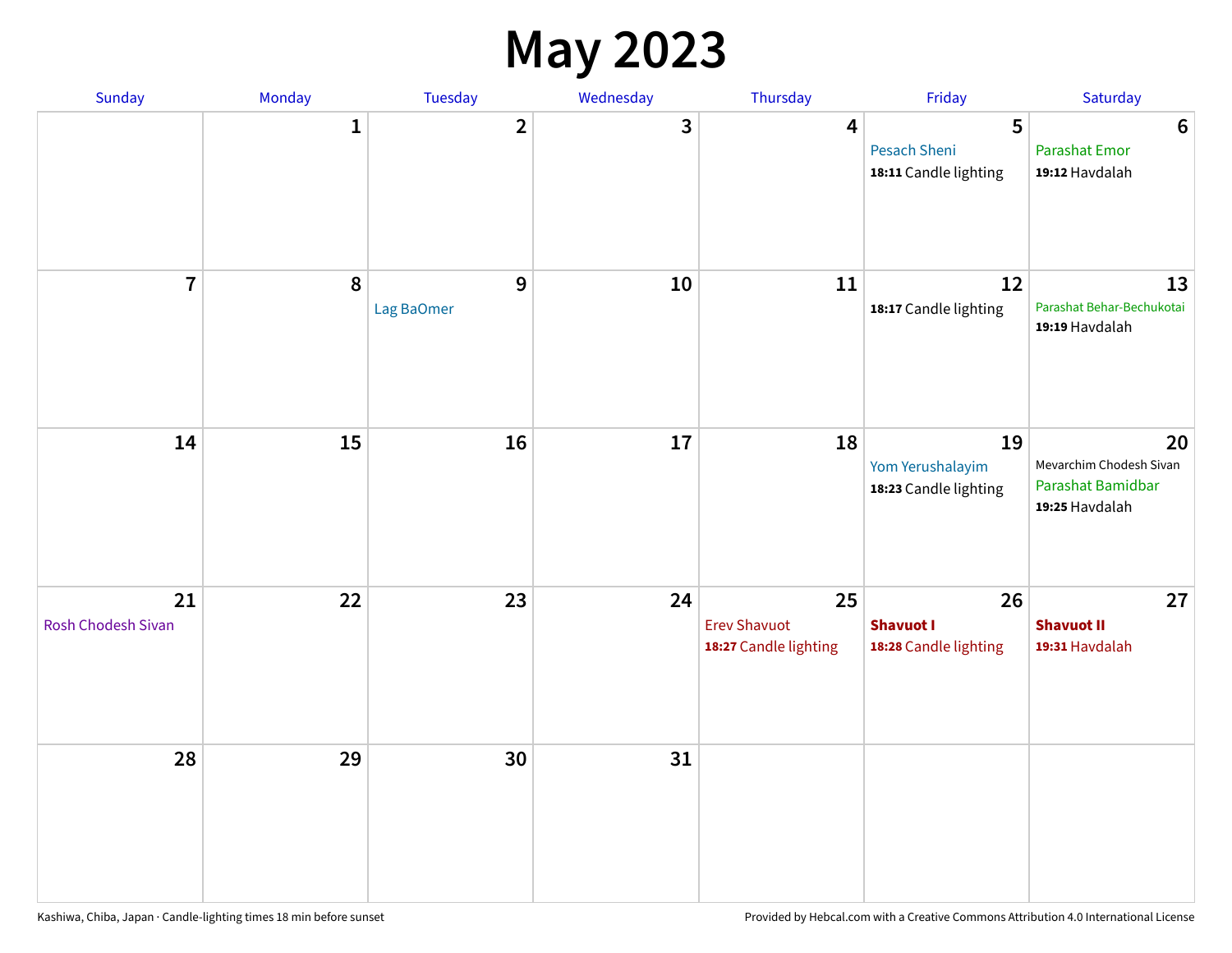#### **June 2023**

| Sunday                  | Monday                   | Tuesday                         | Wednesday      | Thursday     | Friday                                  | Saturday                                                            |
|-------------------------|--------------------------|---------------------------------|----------------|--------------|-----------------------------------------|---------------------------------------------------------------------|
|                         |                          |                                 |                | $\mathbf{1}$ | $\overline{2}$<br>18:33 Candle lighting | $\mathbf{3}$<br>Parashat Nasso<br>19:37 Havdalah                    |
| $\overline{\mathbf{4}}$ | 5                        | $6\phantom{1}6$                 | $\overline{7}$ | 8            | 9<br>18:37 Candle lighting              | 10<br>Parashat Beha'alotcha<br>19:41 Havdalah                       |
| 11                      | 12                       | 13                              | 14             | 15           | 16<br>18:40 Candle lighting             | 17<br>Mevarchim Chodesh Tamuz<br>Parashat Sh'lach<br>19:44 Havdalah |
| 18                      | 19<br>Rosh Chodesh Tamuz | 20<br><b>Rosh Chodesh Tamuz</b> | 21             | 22           | 23<br>18:42 Candle lighting             | 24<br>Parashat Korach<br>19:46 Havdalah                             |
| 25                      | 26                       | 27                              | 28             | 29           | 30<br>18:42 Candle lighting             |                                                                     |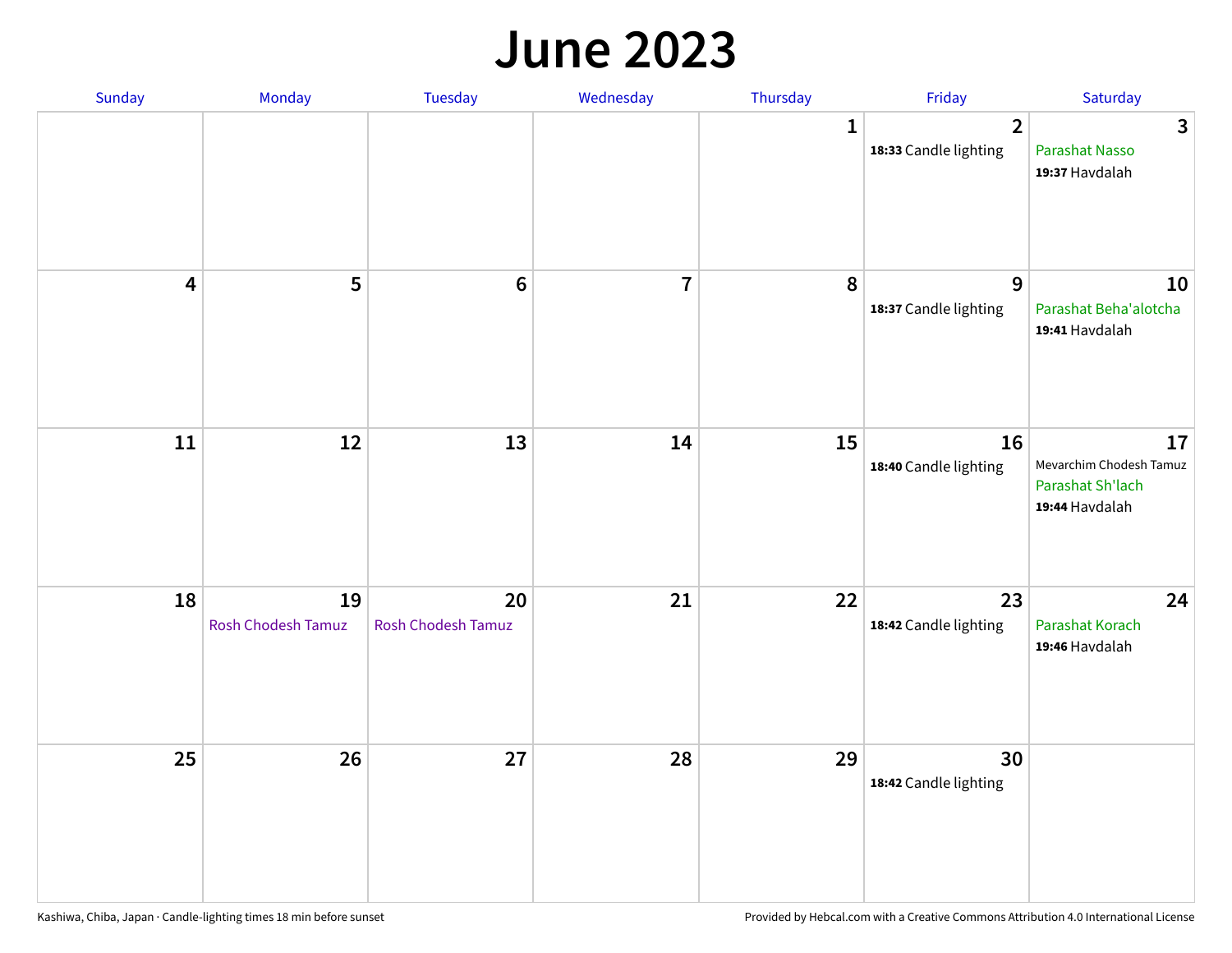## **July 2023**

| Sunday         | Monday       | <b>Tuesday</b>          | Wednesday                                   | Thursday                                                                      | Friday                                  | Saturday                                                              |
|----------------|--------------|-------------------------|---------------------------------------------|-------------------------------------------------------------------------------|-----------------------------------------|-----------------------------------------------------------------------|
|                |              |                         |                                             |                                                                               |                                         | $\mathbf 1$<br>Parashat Chukat-Balak<br>19:46 Havdalah                |
| $\overline{2}$ | $\mathbf{3}$ | $\overline{\mathbf{4}}$ | 5                                           | $6\phantom{1}6$<br>02:56 Fast begins<br><b>Tzom Tammuz</b><br>19:36 Fast ends | $\overline{7}$<br>18:41 Candle lighting | 8<br><b>Parashat Pinchas</b><br>19:44 Havdalah                        |
| 9              | 10           | 11                      | 12                                          | 13                                                                            | 14<br>18:39 Candle lighting             | 15<br>Mevarchim Chodesh Av<br>Parashat Matot-Masei<br>19:41 Havdalah  |
| 16             | 17           | 18                      | 19<br>Rosh Chodesh Av                       | 20                                                                            | 21<br>18:35 Candle lighting             | 22<br><b>Shabbat Chazon</b><br>Parashat Devarim<br>19:37 Havdalah     |
| 23             | 24           | 25                      | 26<br>18:50 Fast begins<br>Erev Tish'a B'Av | 27<br>Tish'a B'Av<br>19:24 Fast ends                                          | 28<br>18:30 Candle lighting             | 29<br><b>Shabbat Nachamu</b><br>Parashat Vaetchanan<br>19:31 Havdalah |
| 30             | 31           |                         |                                             |                                                                               |                                         |                                                                       |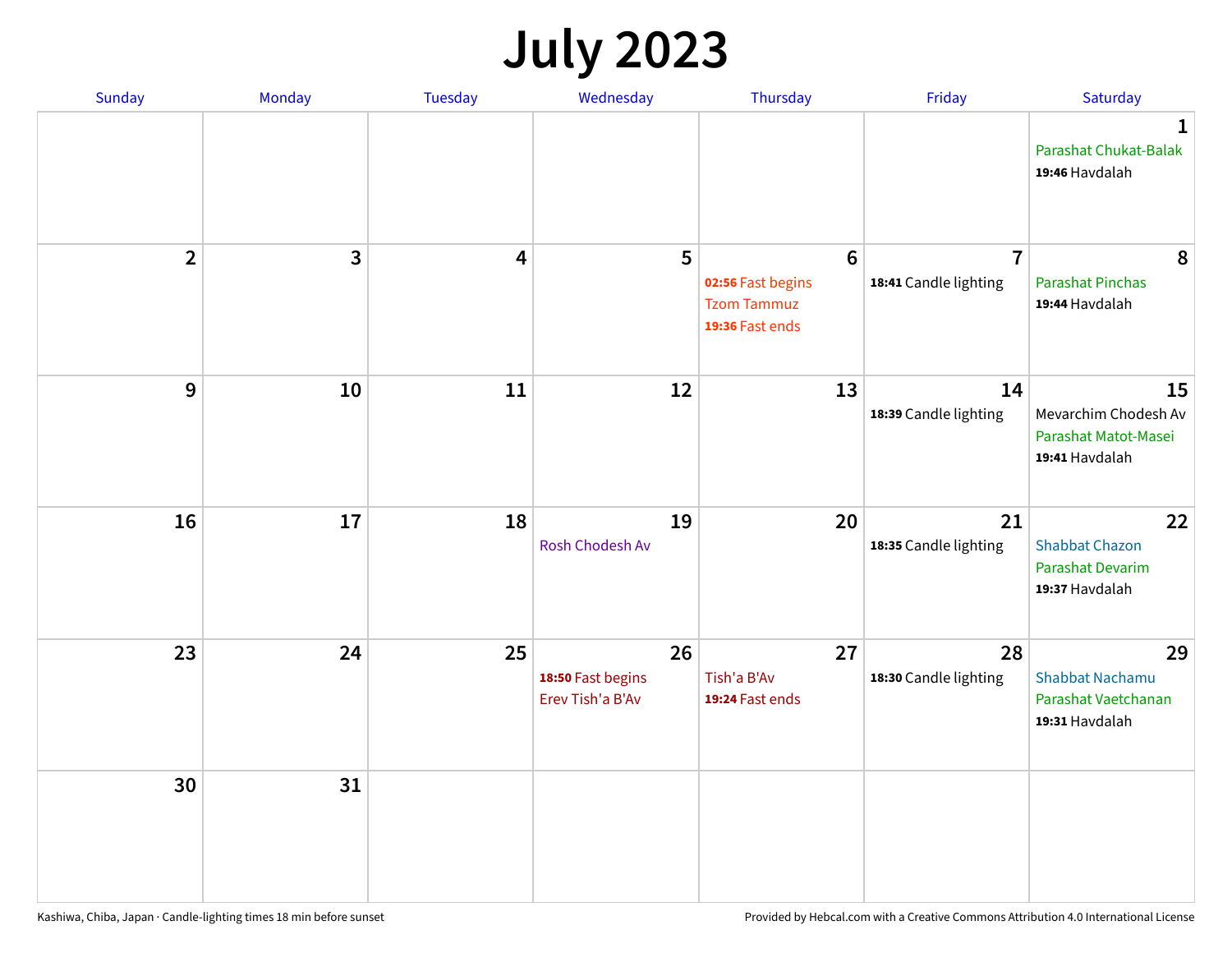# **August 2023**

| Sunday         | Monday         | Tuesday      | Wednesday                 | Thursday                | Friday                                                                     | Saturday                                                         |
|----------------|----------------|--------------|---------------------------|-------------------------|----------------------------------------------------------------------------|------------------------------------------------------------------|
|                |                | $\mathbf{1}$ | $\overline{2}$<br>Tu B'Av | $\overline{3}$          | $\overline{\mathbf{4}}$<br>18:24 Candle lighting                           | 5<br><b>Parashat Eikev</b><br>19:23 Havdalah                     |
| $6\phantom{1}$ | $\overline{7}$ | 8            | $\boldsymbol{9}$          | 10                      | ${\bf 11}$<br>18:17 Candle lighting                                        | 12<br>Mevarchim Chodesh Elul<br>Parashat Re'eh<br>19:15 Havdalah |
| 13             | 14             | 15           | 16                        | 17<br>Rosh Chodesh Elul | 18<br>Rosh Hashana LaBehemot<br>Rosh Chodesh Elul<br>18:09 Candle lighting | 19<br><b>Parashat Shoftim</b><br>19:06 Havdalah                  |
| 20             | 21             | 22           | 23                        | 24                      | 25<br>18:00 Candle lighting                                                | 26<br>Parashat Ki Teitzei<br>18:56 Havdalah                      |
| 27             | 28             | 29           | 30                        | 31                      |                                                                            |                                                                  |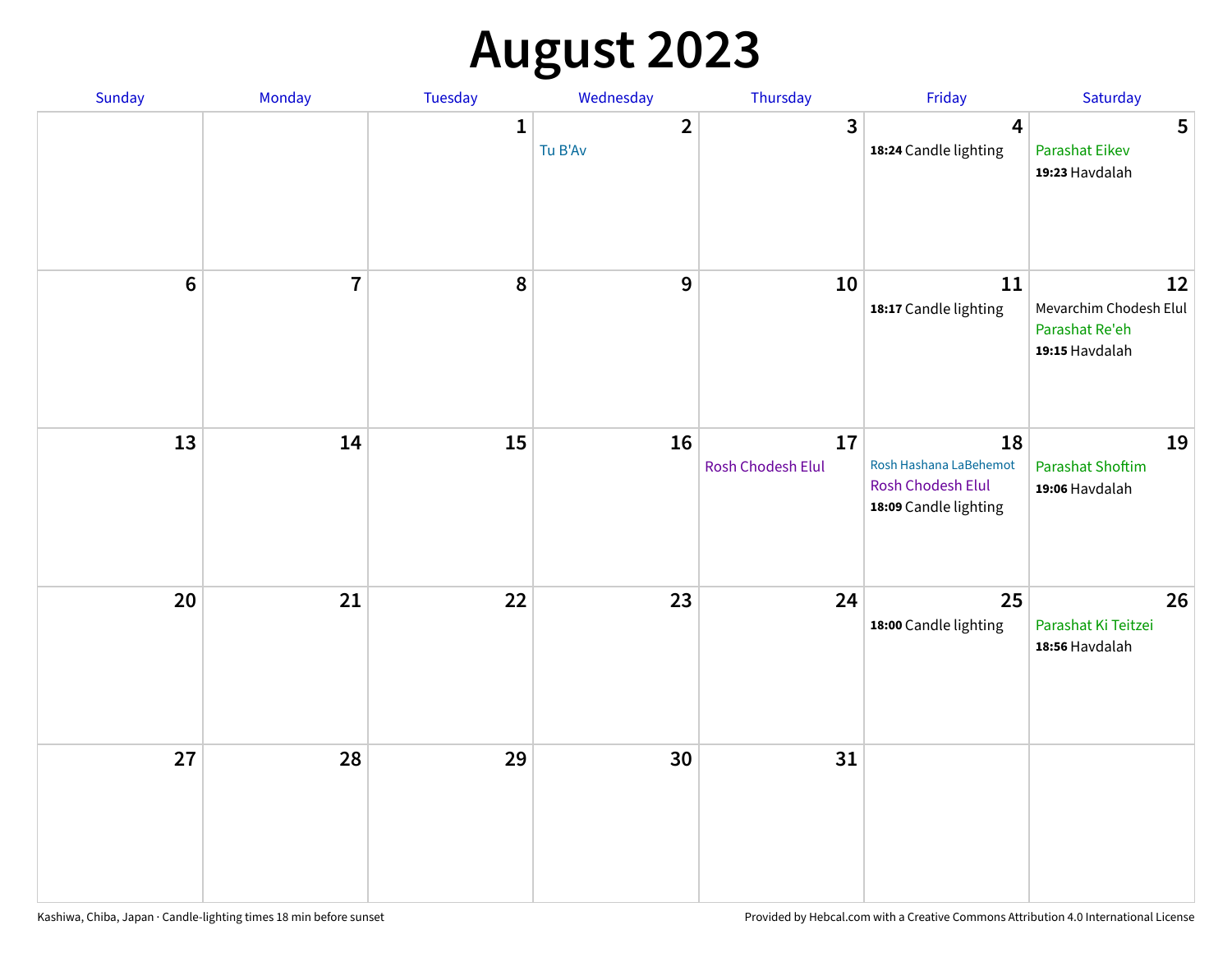## **September 2023**

| Sunday                                                | Monday                                                             | <b>Tuesday</b> | Wednesday       | Thursday       | Friday                                            | Saturday                                                            |
|-------------------------------------------------------|--------------------------------------------------------------------|----------------|-----------------|----------------|---------------------------------------------------|---------------------------------------------------------------------|
|                                                       |                                                                    |                |                 |                | 1<br>17:50 Candle lighting                        | $\overline{2}$<br>Parashat Ki Tavo<br>18:46 Havdalah                |
| 3                                                     | $\overline{\mathbf{4}}$                                            | 5              | $6\phantom{1}6$ | $\overline{7}$ | 8<br>17:40 Candle lighting                        | 9<br>Leil Selichot<br>Parashat Nitzavim-Vayeilech<br>18:36 Havdalah |
| 10                                                    | 11                                                                 | 12             | 13              | 14             | 15<br>Erev Rosh Hashana<br>17:30 Candle lighting  | 16<br>Rosh Hashana 5784<br>18:25 Candle lighting                    |
| 17<br><b>Rosh Hashana II</b><br>18:24 Havdalah        | 18<br>04:09 Fast begins<br><b>Tzom Gedaliah</b><br>18:15 Fast ends | 19             | 20              | 21             | 22<br>17:20 Candle lighting                       | 23<br><b>Shabbat Shuva</b><br>Parashat Ha'Azinu<br>18:15 Havdalah   |
| 24<br><b>Erev Yom Kippur</b><br>17:17 Candle lighting | 25<br><b>Yom Kippur</b><br>18:12 Havdalah                          | 26             | 27              | 28             | 29<br><b>Erev Sukkot</b><br>17:09 Candle lighting | 30<br>Sukkot I<br>18:04 Candle lighting                             |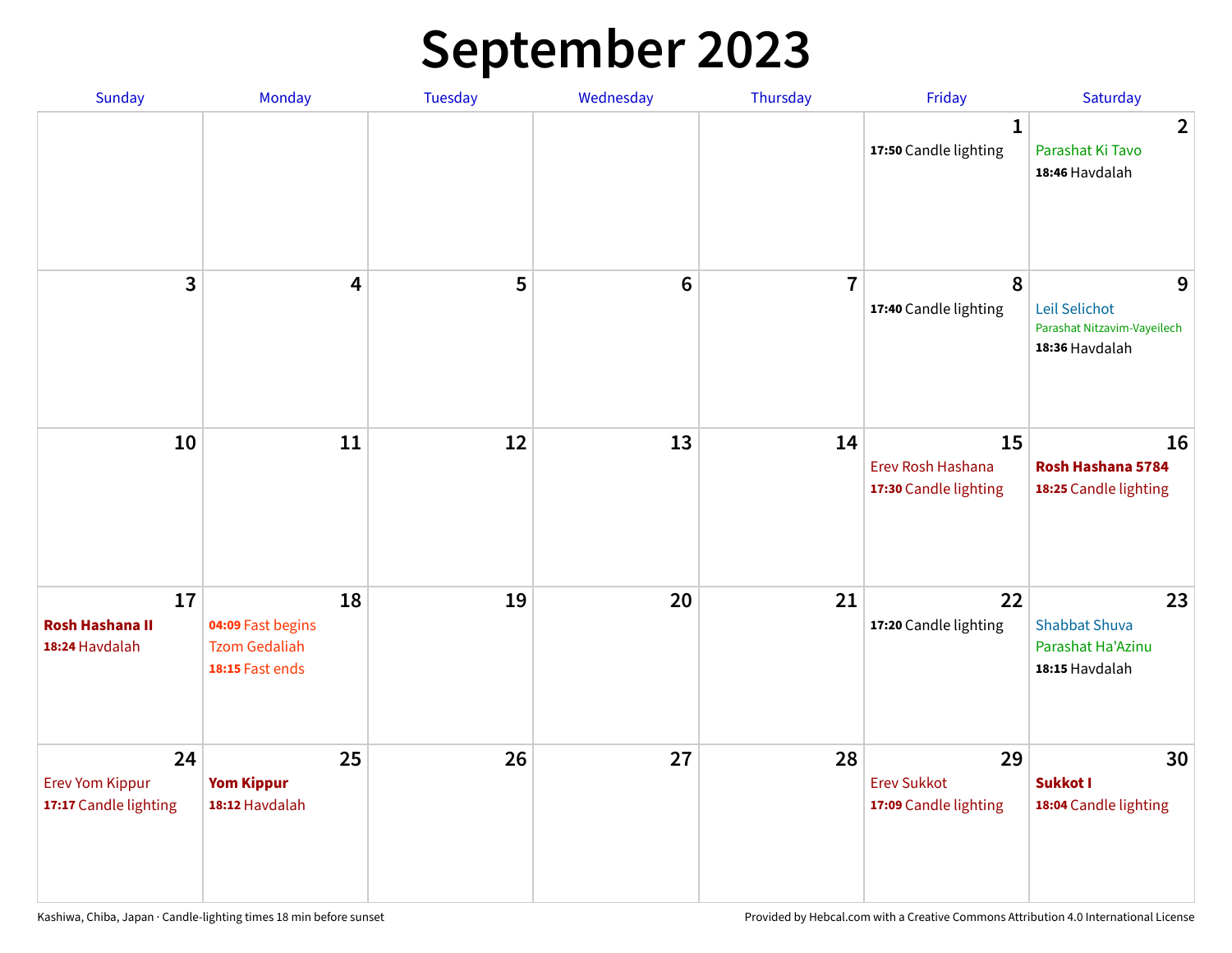### **October 2023**

| Sunday                                             | Monday                              | <b>Tuesday</b>        | Wednesday                         | Thursday              | Friday                                                               | Saturday                                                                       |
|----------------------------------------------------|-------------------------------------|-----------------------|-----------------------------------|-----------------------|----------------------------------------------------------------------|--------------------------------------------------------------------------------|
| $\mathbf{1}$<br><b>Sukkot II</b><br>18:03 Havdalah | $\overline{2}$<br>Sukkot III (CH"M) | 3<br>Sukkot IV (CH"M) | $\overline{4}$<br>Sukkot V (CH"M) | 5<br>Sukkot VI (CH"M) | $6\phantom{1}$<br>Sukkot VII (Hoshana Raba)<br>16:59 Candle lighting | $\overline{\mathbf{7}}$<br><b>Shmini Atzeret</b><br>17:54 Candle lighting      |
| 8<br><b>Simchat Torah</b><br>17:53 Havdalah        | 9                                   | 10                    | 11                                | 12                    | 13<br>16:50 Candle lighting                                          | 14<br>Mevarchim Chodesh Cheshvan<br><b>Parashat Bereshit</b><br>17:45 Havdalah |
| 15<br>Rosh Chodesh Cheshvan                        | 16<br>Rosh Chodesh Cheshvan         | 17                    | 18                                | 19                    | 20<br>16:40 Candle lighting                                          | 21<br>Parashat Noach<br>17:36 Havdalah                                         |
| 22<br>Yom HaAliyah School Observance               | 23                                  | 24                    | 25                                | 26                    | 27<br>16:32 Candle lighting                                          | 28<br>Parashat Lech-Lecha<br>17:28 Havdalah                                    |
| 29                                                 | 30                                  | 31                    |                                   |                       |                                                                      |                                                                                |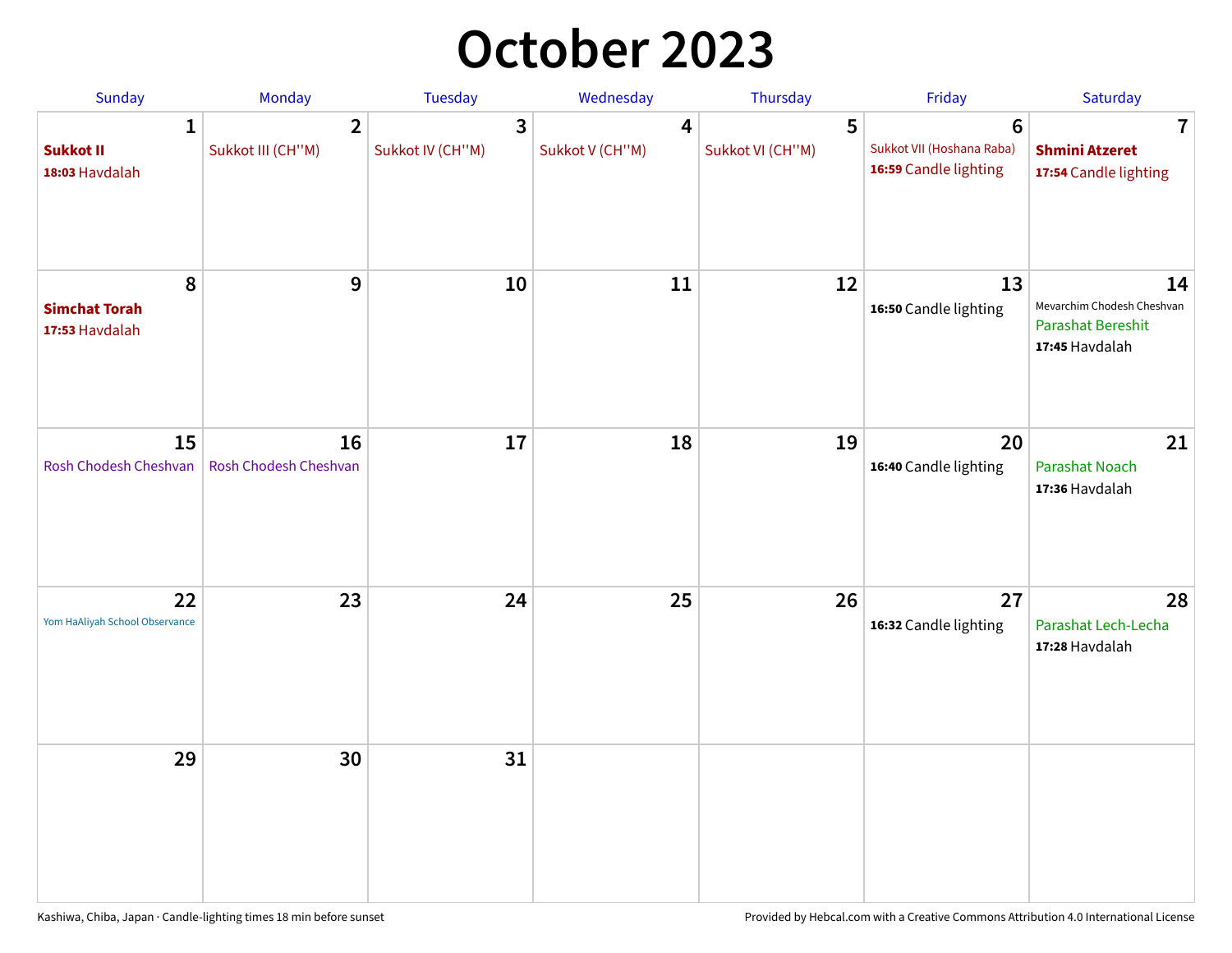#### **November 2023**

| Sunday | Monday          | Tuesday                   | Wednesday    | Thursday       | Friday                      | Saturday                                                                 |
|--------|-----------------|---------------------------|--------------|----------------|-----------------------------|--------------------------------------------------------------------------|
|        |                 |                           | $\mathbf{1}$ | $\overline{2}$ | 3<br>16:25 Candle lighting  | $\overline{\mathbf{4}}$<br>Parashat Vayera<br>17:22 Havdalah             |
| 5      | $6\phantom{1}6$ | $\overline{\mathbf{7}}$   | 8            | 9              | 10<br>16:18 Candle lighting | 11<br>Mevarchim Chodesh Kislev<br>Parashat Chayei Sara<br>17:16 Havdalah |
| 12     | 13<br>Sigd      | 14<br>Rosh Chodesh Kislev | 15           | 16             | 17<br>16:13 Candle lighting | 18<br><b>Parashat Toldot</b><br>17:12 Havdalah                           |
| 19     | 20              | 21                        | 22           | 23             | 24<br>16:10 Candle lighting | 25<br>Parashat Vayetzei<br>17:09 Havdalah                                |
| 26     | 27              | 28                        | 29           | 30             |                             |                                                                          |